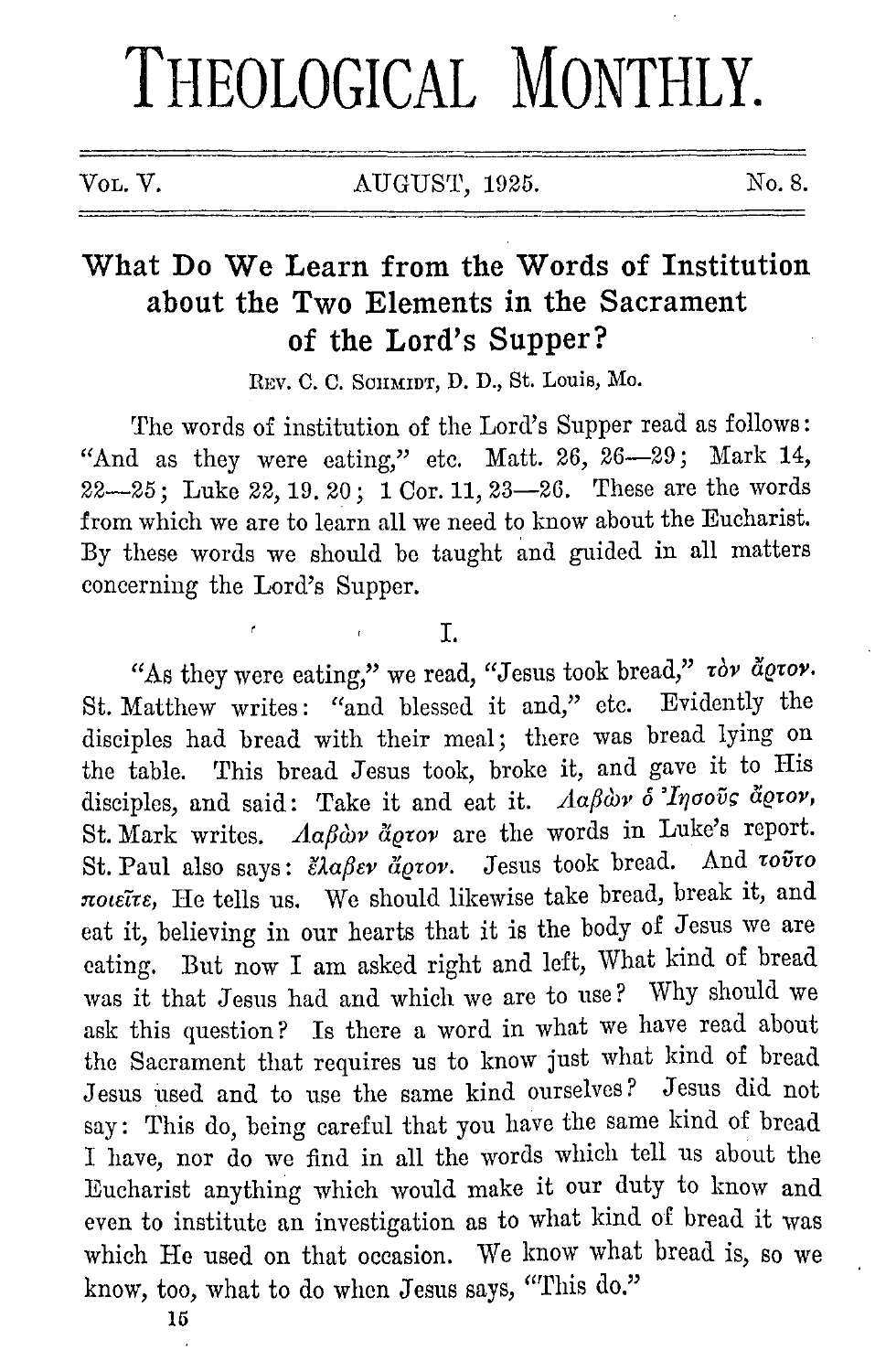## **The Influence of Calvinism on the American System of Education.**

JOHN THEODORE MUELLER, St. Louis, Mo.

(Read before the Western District Teachers' Conference and published by request.)

(Concluded.)

## Calvinistic Characteristics as Found in American Education.

In speaking of Calvinistic characteristics observed in American education, we shall confine ourselves solely to those which directly or indirectly have some bearing on religion.

1. We note in Calvin's system a remarkable blending of Church and State. "Calvin was as great a statesman as he was a theologian. It will be remembered that at some period of his life he studied law under the famous jurist Alciat, at Orleans. This fact, the general training of his mind, and the necessities of the conditions at Geneva made him a politician in the good sense of the word. 'l'he public archives of Geneva contain many files of law papers with marginal notes by his hand. Very often he became the diplomatist for his city, and he was entrusted with negotiations to foreign governments. On the legislation of Geneva he exercised, as we have seen in a previous chapter, a twofold influence, direct and indirect. He established a code of morals which was a new creation and revised the general laws of the state. He thus became the virtual legislator of the city. An examination of the Genevan code of laws shows the strong influence of the Mosaic legislation on Calvin's conception of a well-ordered community. As Kampschulte, the Roman Catholic biographer of Calvin, says: 'Both the special statutes and the general theocratic character of the Hebrew commonwealth were never out of sight.' . . . Dr. Schaff writes: 'The material prosperity of the city was not neglected. Greater cleanliness was introduced, which is next to godliness and promotes it. Calvin insisted on the removal of all filth from the houses and the narrow and crooked streets. He induced the magistracy to superintend the markets and to prevent the sale of unhealthy food, which was to be cast into the Rhone. Low taverns and drinking-shops were abolished, and intemperance was diminished. Mendicancy on the streets was prohibited. A hospital and poorhouse was provided and well conducted. Efforts were made to give useful employment to every man that could work. Calvin urged the council in a long speech, December 29, 1544, to introduce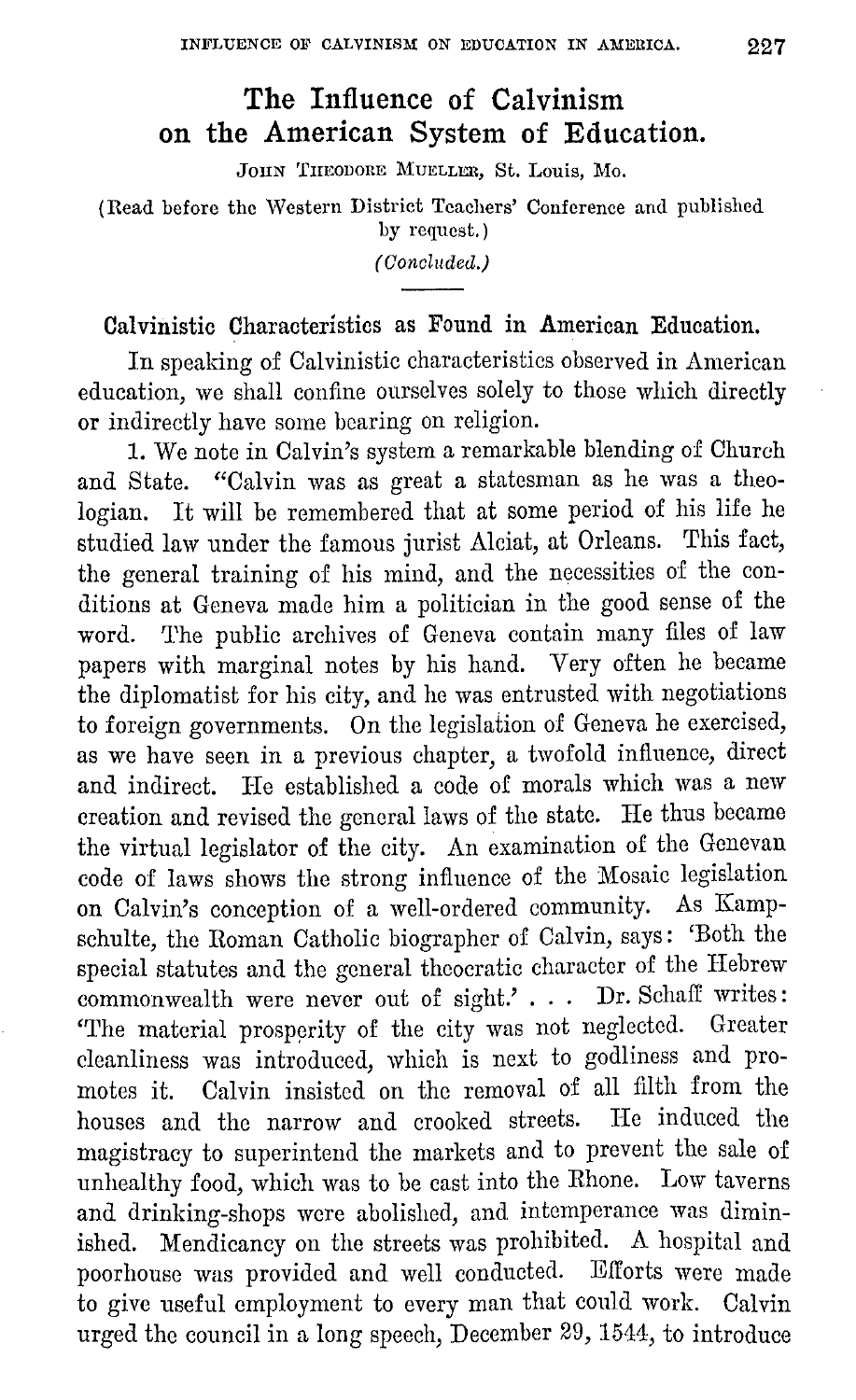the cloth and silk industry, and two months afterwards he presented a detailed plan in which he recommended to lend to the syndic Jean Ami Curtet a sufficient sum from the public treasury for starting the enterprise. The factories were forthwith established and soon reached the highest degree of prosperity. The cloth and silk of Geneva were highly prized in Switzerland and France and laid the foundation for the temporal wealth of the city. When Lyons, by the patronage of the French crown, surpassed the little republic in the manufacture of silk, Geneva had already begun to make up for the loss by the manufacture of watches and retained the mastery of this useful industry until 1885, when American machinery produced a successful rivalry.'" (Vollmer, *Life of John Galvin,* pp.136.137.)

Again Vollmer writes: "The effects of Calvin's Christian statesmanship on Geneva are the best answers to all charges of the enemy. Dr. Schaff writes: 'Calvin found the commonwealth of Geneva in a condition of license bordering on anarchy; he left it a well-regulated community. If ever in this wicked world the ideal of Christian society can be realized in a civil community with a mixed population, it was in Geneva from the middle of the sixteenth to the middle of the eighteenth century, when the infidel genius of Rousseau (a native of Geneva) and of Voltaire (who resided twenty years in its neighborhood) began to destroy the influence of the reformer.' Another historian, and he prejudiced, says: 'After the lapse of ages the effects of Calvin's influence are still visible in the industry and intellectual tone of Geneva.' From having been a small and unimportant town, a sink of iniquity beyond any of the cities of Northern Europe, the city on the Rhone became the focus of light, the center of attraction, and the source of incalculable influence upon the destinies of Europe and the world. Even a man like Rousseau says: 'Those who regard Calvin as a mere theologian are ill acquainted with the extent of his genius. The preparation of our wise edicts, in which he had a great part, does him as much honor as his *Institutes.* Whatever revolution time may effect in our worship, while the love of country and liberty shall exist among us, the memory of that great man shall never cease to be blessed.'" (Vollmer, *o. c.*, p. 139.)

In another place the same author writes: "William Farcl, who knew better than any other man the state of Geneva under Roman Catholic rule and during the early stages of reform before the arrival of Calvin, visited the city again in  $155\%$  and wrote to Ambrosius Blauer that he would gladly listen and learn there with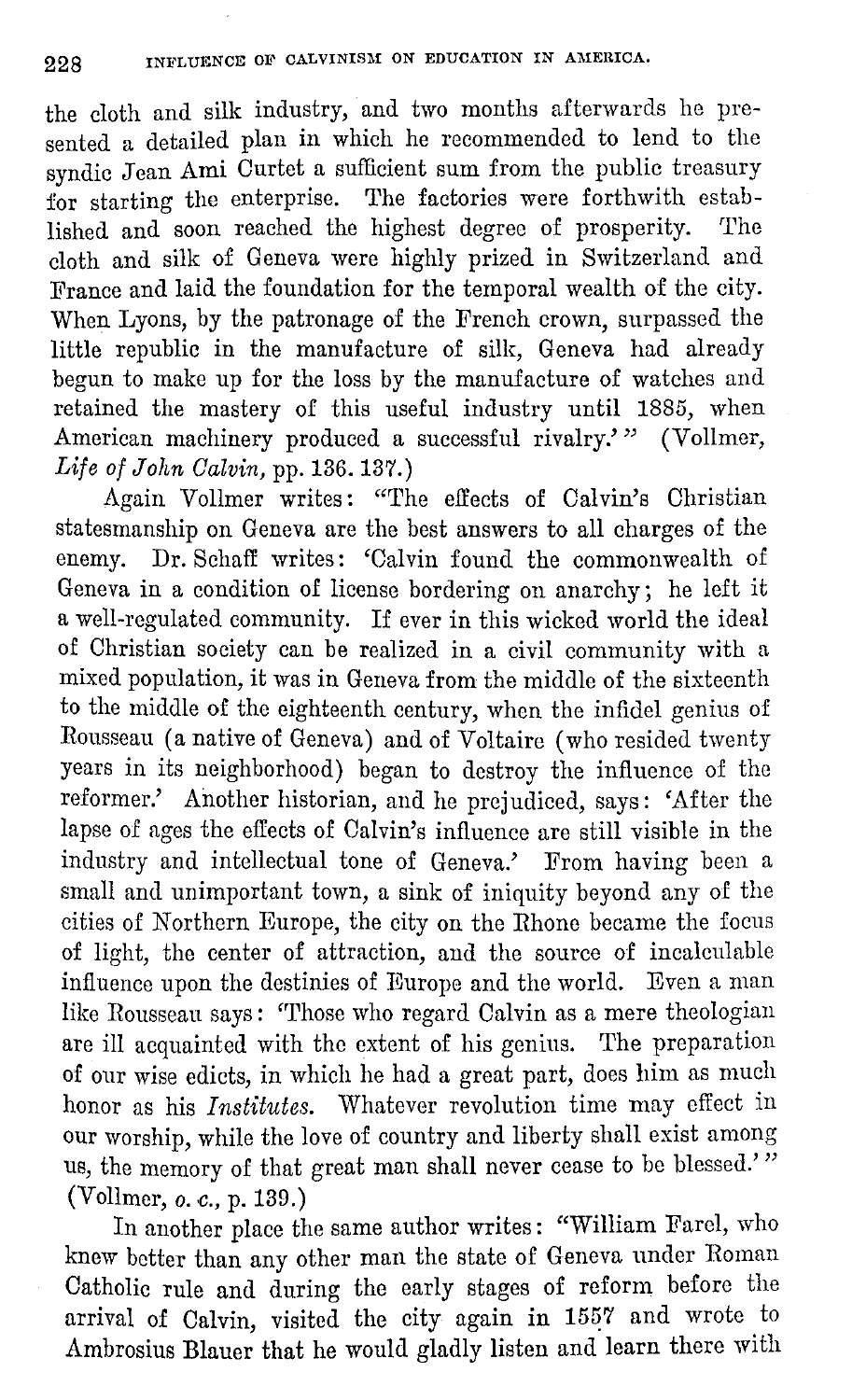the humblest of the people, and that 'he would rather be the last in Geneva than the first anywhere else.' John Knox, the Reformer of Scotland, who studied several years in Geneva as a pupil of Calvin (though five years his senior) and as pastor of the English congregation, wrote to his friend Locke in 1556 : 'In my heart I could have wished, yea, I cannot cease to wish, that it might please God to guide and conduct yourself to this place where, I neither fear nor am ashamed to say, is the most perfect school of Christ that ever was in the earth since the days of the apostles. In other places I confess Christ to be truly preached; but manners and religion to be so seriously reformed, I have not yet seen in any other place besides.""  $(p. 140.)$ 

Again: "Dr. Valentine Andreae visited Geneva in 1610, nearly fifty years after Calvin's death, with the prejudices of an orthodox Lutheran against Calvinism, and was astonished to find in that city a state of religion which came nearer to his ideal of a Christocracy than any community he had seen in his extensive travels and even in his German fatherland. 'When I was in Geneva,' he writes, 'I observed something great which I shall remember and desire as long as I live. There is in that place not only the perfect institute of a perfect republic, but, as a special ornament, a moral discipline, which makes weekly investigations into the conduct and even the smallest transgressions of the citizens, first through the district inspectors, then through the seniors, and finally through the magistrates, as the nature of the offense and the hardened state of the offender may require. All cursing, swearing, gambling, luxury, strife, hatred, fraud, etc., are forbidden, while greater sins arc hardly heard **of.** What a glorious ornament of the Christian religion is such a purity of morals! We must lament with tears that it is wanting with us and almost totally neglected. If it were not for the difference of religion, I would have forever been chained to that place by the agreement in morals, and I have ever since tried to introduce something like it into our churches. Not less distinguished than the public discipline was the domestic discipline of my landlord, Scarron, with its daily devotions, reading of the Scriptures, the fear of God in word and deed, temperance in meat and drink and dress. I have not found greater purity of morals even in my father's home."" (p. 141.)

What Calvin tried to produce, and did produce, at Geneva was a Christian state, modeled after the theocracy of the Old Testament, in which Church and State combined not only in maintaining and spreading God's Word, but also in fostering, producing, and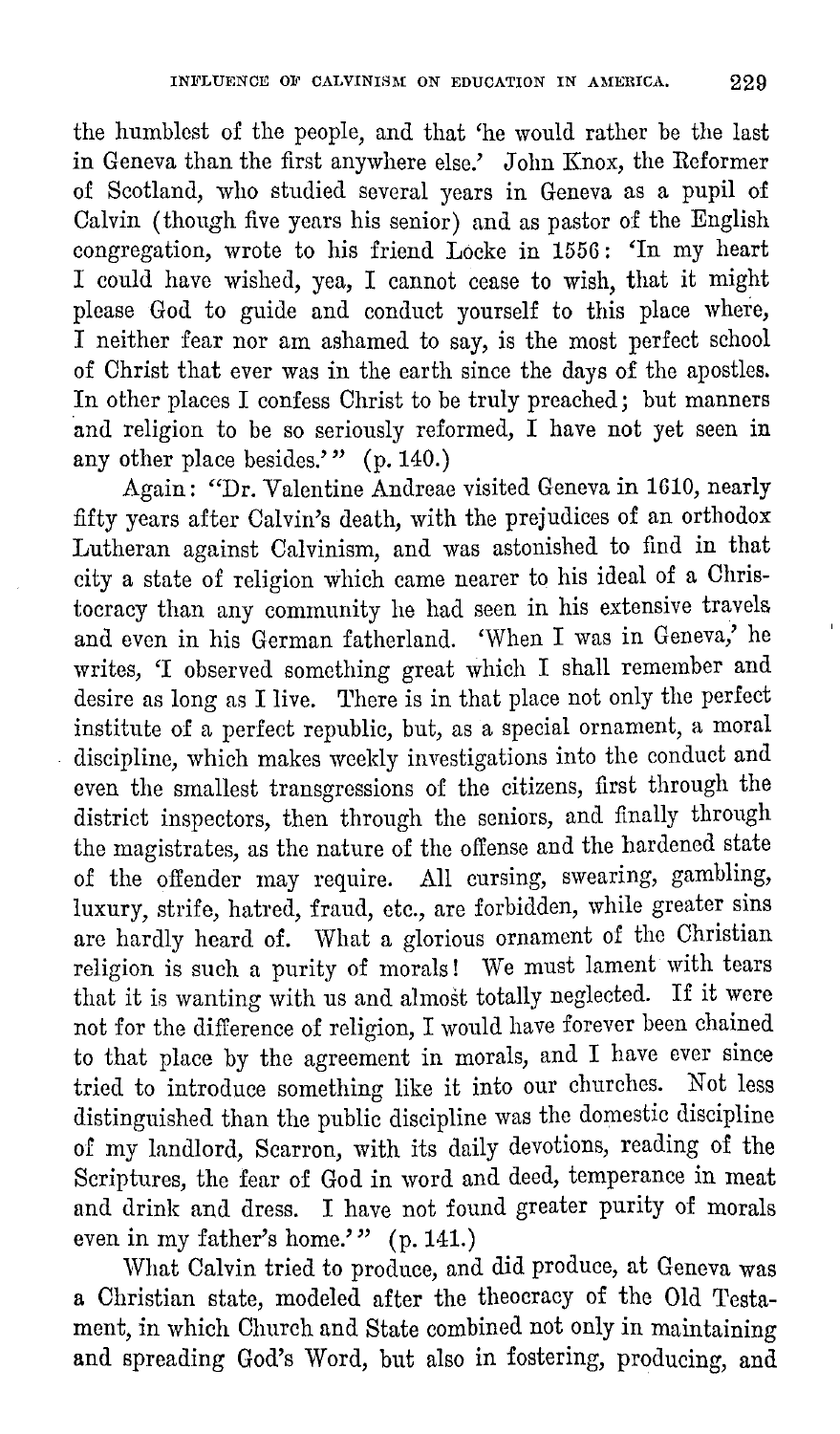superintending holiness of life in accord with the commandments of God. This certainly has influenced not only the religious life, but also the general trend of education in our country.

2. Secondly, Calvin stressed the necessity of religion as a vital factor in education. "He was above all concerned about the religious education of the young people. 'l'he *Catechism for Children*  was published in 1537 and was meant to give expression to a simple piety rather than to exhibit a profound knowledge of religious truths. But, as Calvin himself later felt, it was too theological for children and was superseded by his second catechism, published immediately after his return to Geneva, in 1541. It is divided into portions for fifty-five Sundays." (Vollmer, *o. c.,* p. 135.)

In a letter which Calvin wrote to Duke Somerset he says: "Believe me, Monsigneur, the Church of God will never preserve itself without a catechism, for it is like the seed to keep the good grain from dying out and causing it to multiply from age to age. And, therefore, if you desire to build an edifice which shall be of long duration and which shall not soon fall into decay, make provision for the children being instructed in a good catechism, which may show them briefly, and in language suited to their tender age, wherein true Christianity consists. This catechism will serve two purposes, to wit, as an introduction to the whole people, so that every one may profit from what shall be preached and also to enable them to discern when any presumptuous person puts forward strange doctrines." (Vollmer, p. 135.)

In the university which he established at Geneva, though it was not by any means a theological seminary, but a school for young and old, for general and special training, the entire instruction was based upon religion. The students "were forbidden to play cards or dice; they were not to be seen in taverns or at banquets; they were not to dance or promenade the streets, or sing indecent songs, or take part in masquerades or mummeries, on pain of imprisonment for three days on bread and water and payment of a fine of 60 sous for each offense. The penalties were not mere bugbears to frighten children with; they were actually inflicted. Sometimes corporal punishment was added. For disobedience to his parents and for dissolute behavior a youth named Domaine Ferriere was whipped till the blood came." (Heyburn, p. 286.) "On Monday, Tuesday, and 'l'hursday the work of the classes went on till ten o'clock, when an interval for dinner was allowed. On Wednesday and Friday mornings the classes did not meet, as it was supposed that professors and students would be present at the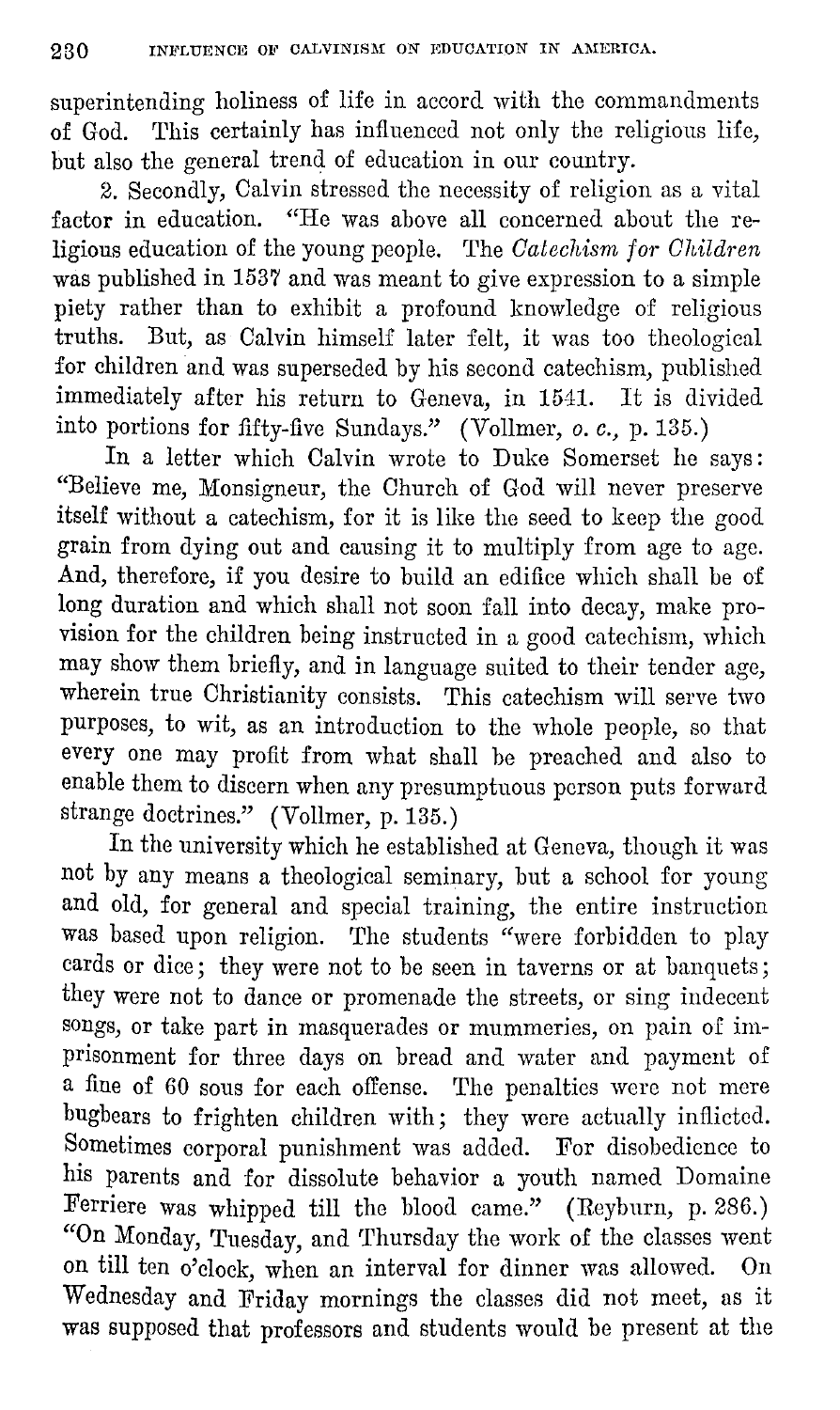Wednesday meeting for public worship in the church, and on Friday the professors were engaged at the meeting of the Venerable Company. In the afternoon of Monday, Tuesday, Wednesday, 'l'hursday, and Friday, from one o'clock till five, all the classrooms were busy. On Saturday the only engagement was the afternoon discussion on theological theses. Each day, at the conclusion of the day's work, all assembled in the common hall. The necessary punishments were inflicted 'with gravity.' Three scholars, in turn, recited the Lord's Prayer, the Confession of Faith, and the Decalog, and after the rector had pronounced the benediction, the scholars were marched off to their abodes under the care of their masters." (Reyburn, p. 288.)

"In the academy, to which they were admitted by examination, there was neither grouping nor classification. The students were allowed to attend such classes as they pleased. There were twentyseven lessons each week: three in theology, eight in Hebrew, eight in the poets and moralists of Greece, five in dialectics and rhetoric, and three in physics and mathematics. The instruction in theology was given by Beza with Calvin as his unofficial colleague." (Reyburn, p. 287.)

This emphasis on religion as a necessary factor in education greatly influenced the minds of the early founders of the schools and colleges in our country and is still witnessed in the advocates of those who desire to convert the public schools into Christian schools. Their model still is the Christian public school at Geneva, maintained under the influence of religion.

3. Another trait of Calvinism is its unionism, which has left its marks not only upon the churches, but, in a way, also upon our schools. Vollmer says: "Calvin's idea of union, being far from the idea of governmental unification, was also far from requiring sameness in detail of doctrine. This traditional 'intolerant' reformer was willing to compromise in every direction on matters of order, discipline, ceremonies, and forms in order to heal schism, disunion, and alienation in the Reformed churches. 'Keep your smaller differences,' says he, addressing the Lutheran churches, 'but let us have no discord on that account, but let us march in one solid column under the banner of the Captain of our salvation. Let the ministers by whom God permits the Church to be governed be what they may,' he writes to Farel; 'if the signs of the true Church are perceived, it will be better not to separate from their communion. Nor is it an objection that some impure doctrines are then delivered, for there is scarce any church which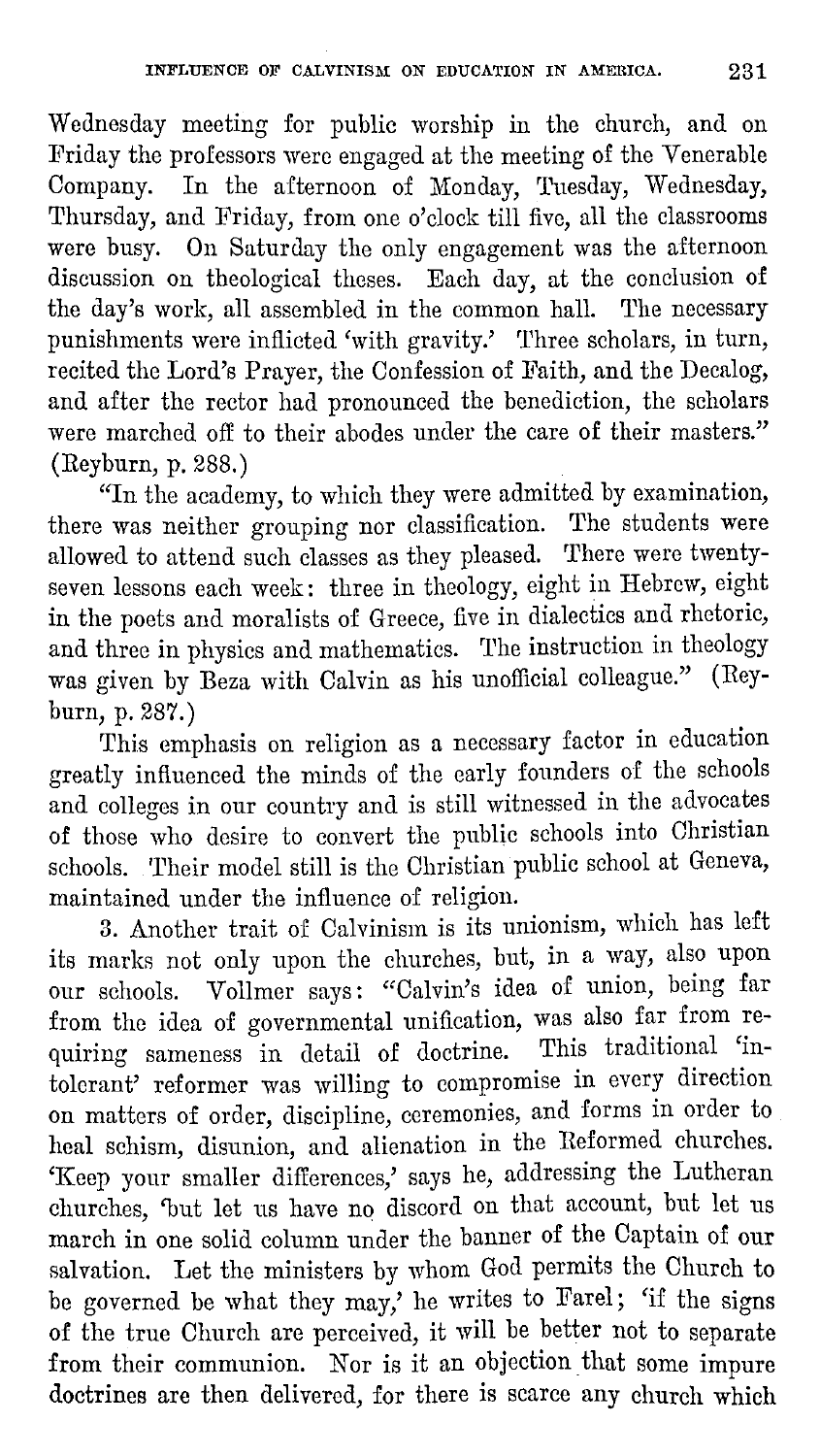retains none of the remains of ignorance. It is sufficient for us that the doctrine on which the Church of Christ is founded should hold its place and influence.'" (Vollmer, p. 146.)

Again Vollmer states: "In tho last quarter of the past century another dream of Calvin was realized. In 1875 the 'Alliance of the Reformed Churches throughout the World Holding the Presbyterian System' was organized in London, England. 'l'his body meets every four years in a council composed of regularly appointed delegates representing every branch of the Reformed Church." (Vollmer, pp. 147. 148:) "The prime movers and some of the foremost leaders in the Federal Council of the Churches of Christ in America, which met in Philadelphia, Pa., in December, 1908, representing thirty-one denominations and eighteen million members, were also members of Reformed churches. A much older organization of the same character, but still more extensive, the Evangelical Alliance, is being supported by no one more heartily than by the followers of Calvin."

This may to some extent account for the present tendency of religious unionism assorting itself in modern education. It is true, Calvinism has largely given place to Liberalism; however, the old principle of Calvinistic unionism still remains.

4. We note in Calvin's system also a large amount of harshness and acerbity. Even the most favorable biographers of Calvin must admit this trait. The war which he waged against the libertines may certainly be justified. However, many instances in this remarkable war clearly reveal that he was ignorant of the true meaning of Christian liberty. Calvinism aimed at purity of community life rather than at purity of doctrine. It is this which imposed the ban on card-playing, theaters, dancing, but also upon such pleasures as are not forbidden by God's Word. The principle of Calvinism is, "Whatever is not allowed by the Word of God is forbidden." This is accountable for much of the unjustified bigotry which we find in Calvinistic circles even to this day, and which affects their educational standards. Reyburn, in his biography of Calvin, writes: "Calvin is one of the best-hated men in history, and perhaps no one has suffered from such persistent misrepresentation. Even after the lapse of three centuries there are still some who cannot mention his name without accompanying it with vituperation. Their animosity is a tribute to his power.... If he was stern with others, he was stern with himself. If he drilled the citizens of Geneva into some outward observance of the moral law, he kept his own body under stricter subjection than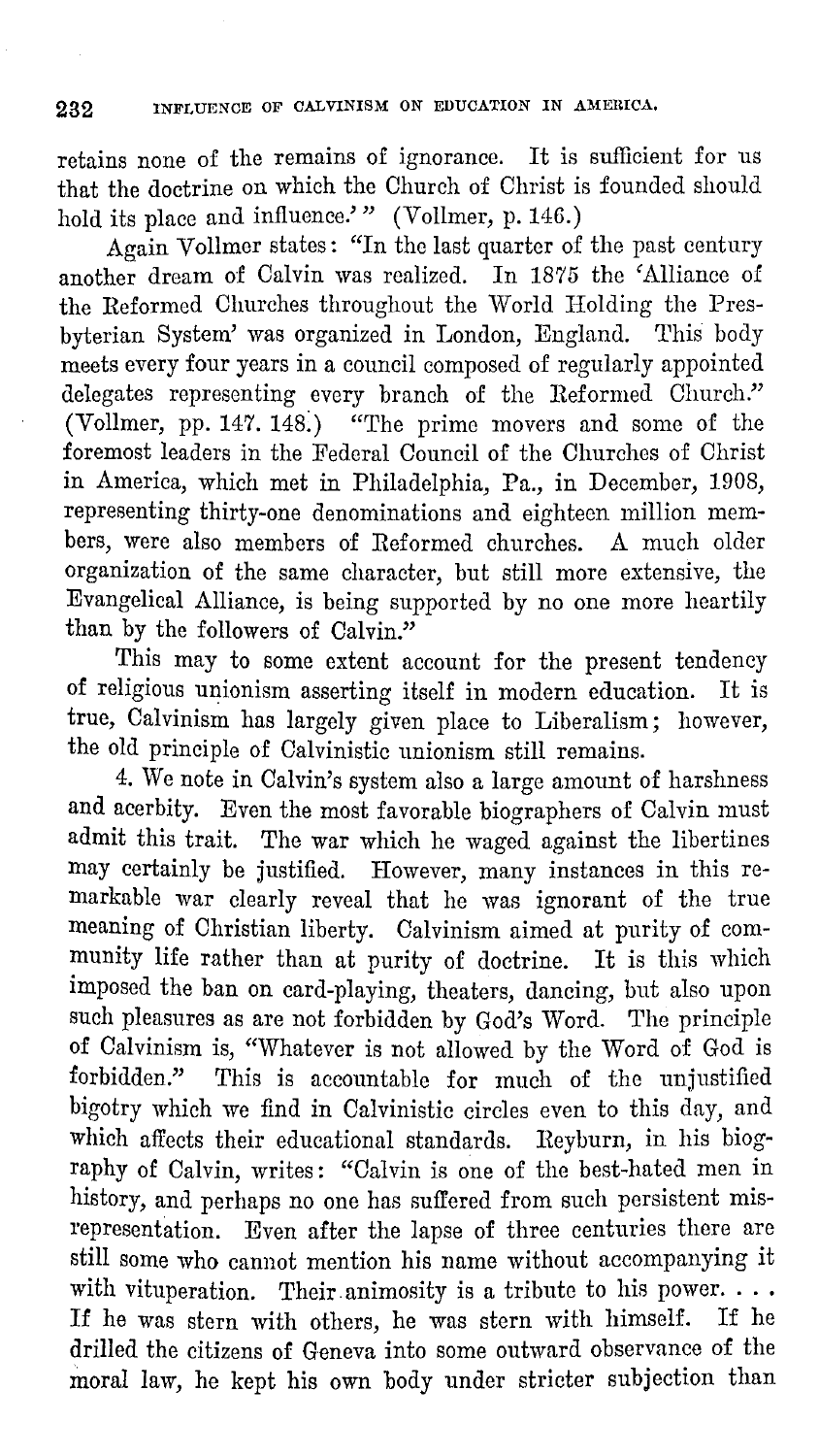he applied to theirs and forced it, in spite of weakness and suffering, to be the servant of his will. He was too intense to be generally amiable, and he was oftener feared than loved." (p. 332.)

5. Again, in spite of this rigor, we note in the system of Calvin a certain laxness, which shows the pendulum swinging in the other direction. This laxness applies largely to doctrine. The tyrannical measures employed against Servetus are often presented as an example of Calvinistic rigor and of Calvinistic persecution on account of faith. After all is said, however, Servetus was burned not merely because of his blasphemous atheism, but largely, too, because he was a public menace also in other respects. The unionism expressed in the foregoing quotations exhibits Calvin's toleration of false doctrine as long as this did not involve fundamentals. The frequently quoted motto: "In essentials unity, in non-essentials charity," dates back . to the Genevan reformer.

6. In reviewing the characteristics of John Calvin, we must commend his love for education and learning, which, too, has left its mark on American education. Calvin himself was an indefatigable worker and a great student, not only of the Bible, but of the entire domain of learning. Vollmer writes of him: "In a previous chapter we have spoken of the reformer's interest in popular and higher education. The reformer himself was not only a man of great intellect, but also highly educated and endowed with learning beyond most of his contemporaries. His first book on Seneca's *Clementia* is usually referred to as an example of his erudition. Lindsay says of it: "The author shows that he knew as minutely as extensively the whole round of classical literature accessible to his times. He quotes, and that aptly, from fifty-five separate Latin authors - from thirty-three separate works of Cicero, from all the works of Horace and Ovid, from five comedies of Terence, and from all the works of Virgil. He quotes from twenty-two separate Greek authors - from five or six of the principal writings of Aristotle and from four of the writings of Plato and of Plutarch. Calvin does not quote Plautus, but his use of the phrase *remoram facere* makes it likely that he was well acquainted with that writer also. The future theologian was also acquainted with many of The future theologian was also acquainted with many of the fathers — with Augustine, Lactantius, Jerome, Synesius, and Cyprian.' At the famous disputation at Lausanne, when the question of the Real Presence was discussed, one of the Romanists read a carefully prepared paper, in the course of which he said that the Protestants despised and neglected the ancient Fathers, fearing their authority, which was against their views. Then Calvin rose.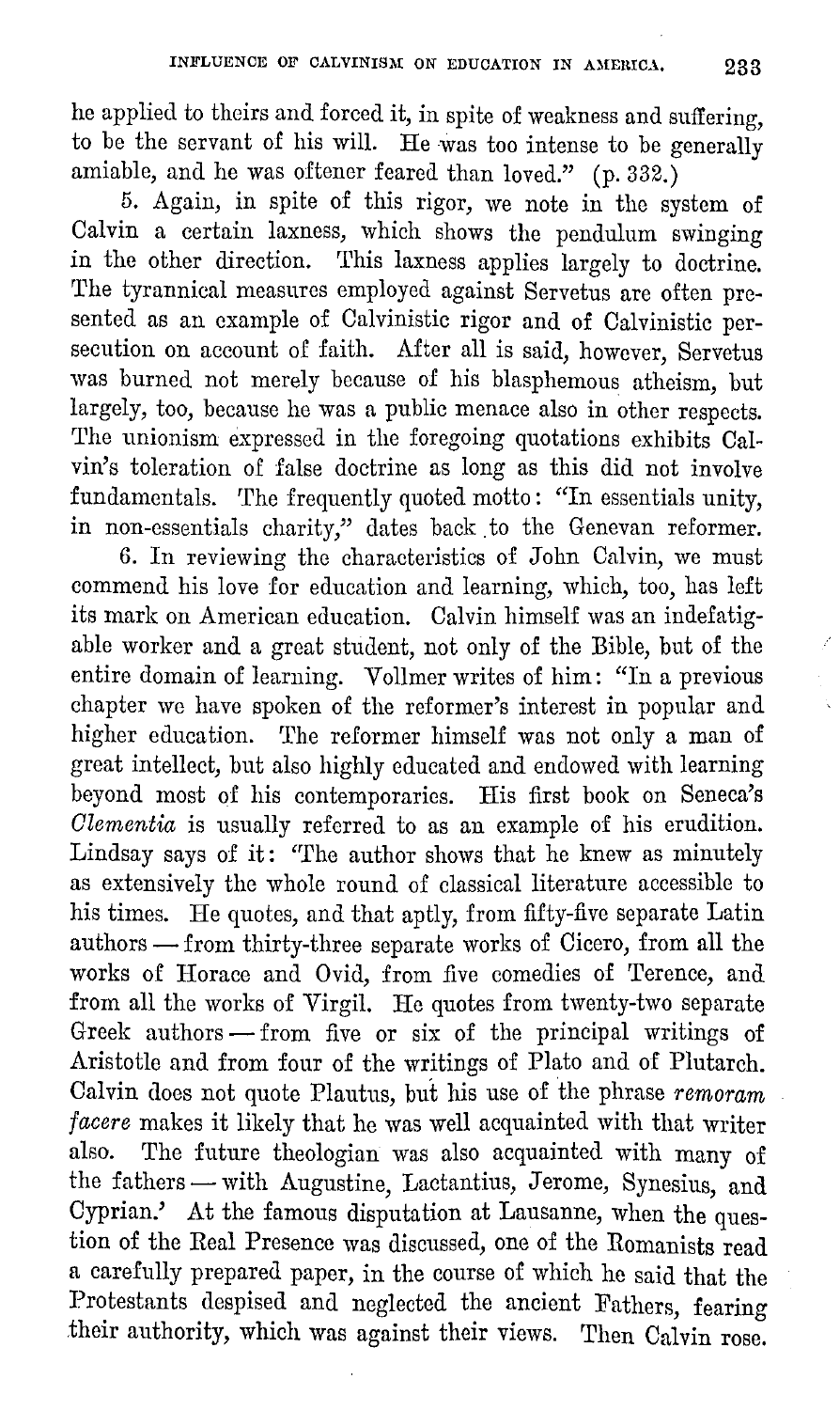He began with the sarcastic remark that the people who reverenced the Fathers might spend some little time in turning over their pages before they spoke about them. He quoted from one Father after another: 'Cyprian, discussing the subject now under review in the third epistle of his second book of *Epistles*, says. . . . Tertullian, refuting the error of Marcion, says. . . . The author of some imperfect commentaries on St. Matthew, which some have attributed to St. John Chrysostom, in the eleventh homily, about the middle, says. . . . St. Augustine, in his twenty-third epistle, near the end, says. . . . Augustine, in one of his homilies on St. John's gospel, - the 8th or the 9th; I am not sure at this moment which,  $-$  says.  $\ldots$   $\cdot$   $-$  and so on. He knew the ancient Fathers as no one else in the century. He had not taken their opinions second-hand from Peter of Lombardy's *Sententiae,* as did most of the schoolmen and contemporary Romanist theologians. It was the first time that he displayed, almost accidentally, his marvelous patristic knowledge, a knowledge for which Melanchthon could never sufficiently admire him."

'fhis love of learning manifests itself in Calvinistic circles to this day, even as it did among the early colonists. While they do not maintain Christian day-schools, their many colleges and universities under the influence of religion are a powerful proof and a fine demonstration of their love of learning.

7. In spite of his personal modesty, Calvin did not hide the light which was given him under a bushel, but employed every means at his disposal for the spread of his doctrines. Whereas the Lutheran Church has modestly withdrawn herself from the bustle and turmoil of worldly activity, the Church of Calvin, much like the Romish Church, pressed toward the front. Vollmer, in his *Life of John Calvin,* writes: "Of Calvin's pastoral work, his organization, and his administration of discipline we have spoken at length in previous chapters. He could truly say, 'The world is my parish.' By thousands of letters, addressed to high and low, among nations all over Europe, he endeavored to spread the Reformed faith and to confirm those who had already embraced it. This correspondence begins in his youth (May, 1528) and is only closed upon his deathbed (May, 1654). Nothing can exceed the interest of this correspondence, in which a life of the most absorbing interest is reflected, and in which effusions of friendship are mingled with the more serious questions of theology and with the heroic breathings of faith. In those letters, Calvin followed with an observant eye the great drama of the Reformation, marking its